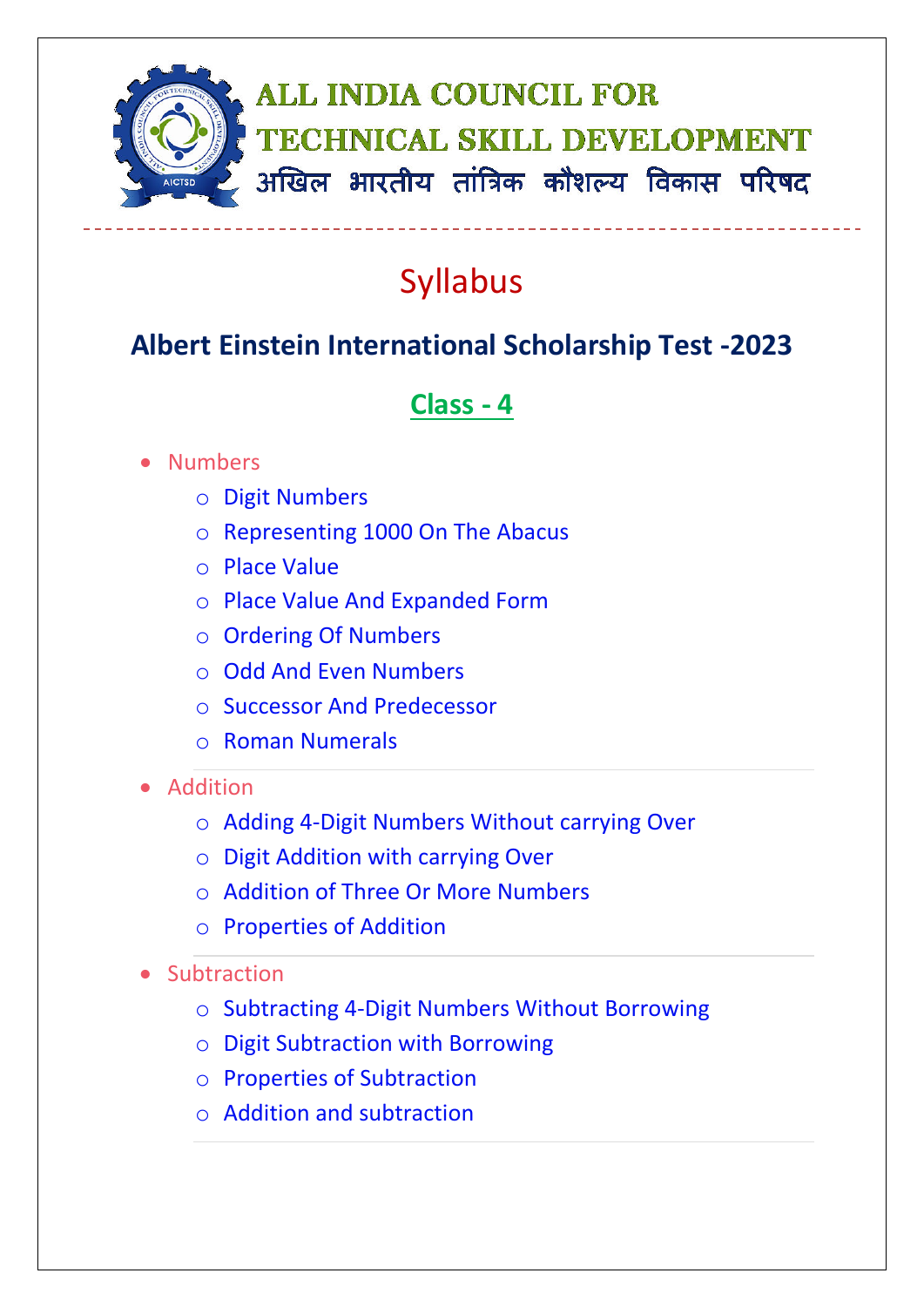

- **•** Multiplication
	- o Multiplying 3- And 4-Digit Numbers by A 1-Digit Number
	- o Properties of Multiplication
	- o Multiplying By 10, 20, 30, ., 90
	- o Multiplying By 100, 200, , 900
	- o Multiplication Tables 11-20
	- o Distributive Property of Multiplication
	- o Multiplying by A 2-Digit Number
- Division
	- o Properties of Division
	- o Dividing A 2-Digit Number by A 1-Digit Number
	- o Dividing A 3-Digit Number by A 1-Digit Number
	- o Division with Remainder
	- o Relationship Between Divisor, Dividend, Quotient and Remainder
- **Fractions** 
	- o Fraction On the Number Line
	- o Comparison of Fractions
	- o Equivalent Fractions
	- o Fraction of Collection of Objects
	- $\circ$  Addition of The Fraction with The Same Denominator
	- $\circ$  Addition of Fractions On the Number Line
	- o Subtraction of Fractions with The Same Denominator
	- o Subtraction on the Number Line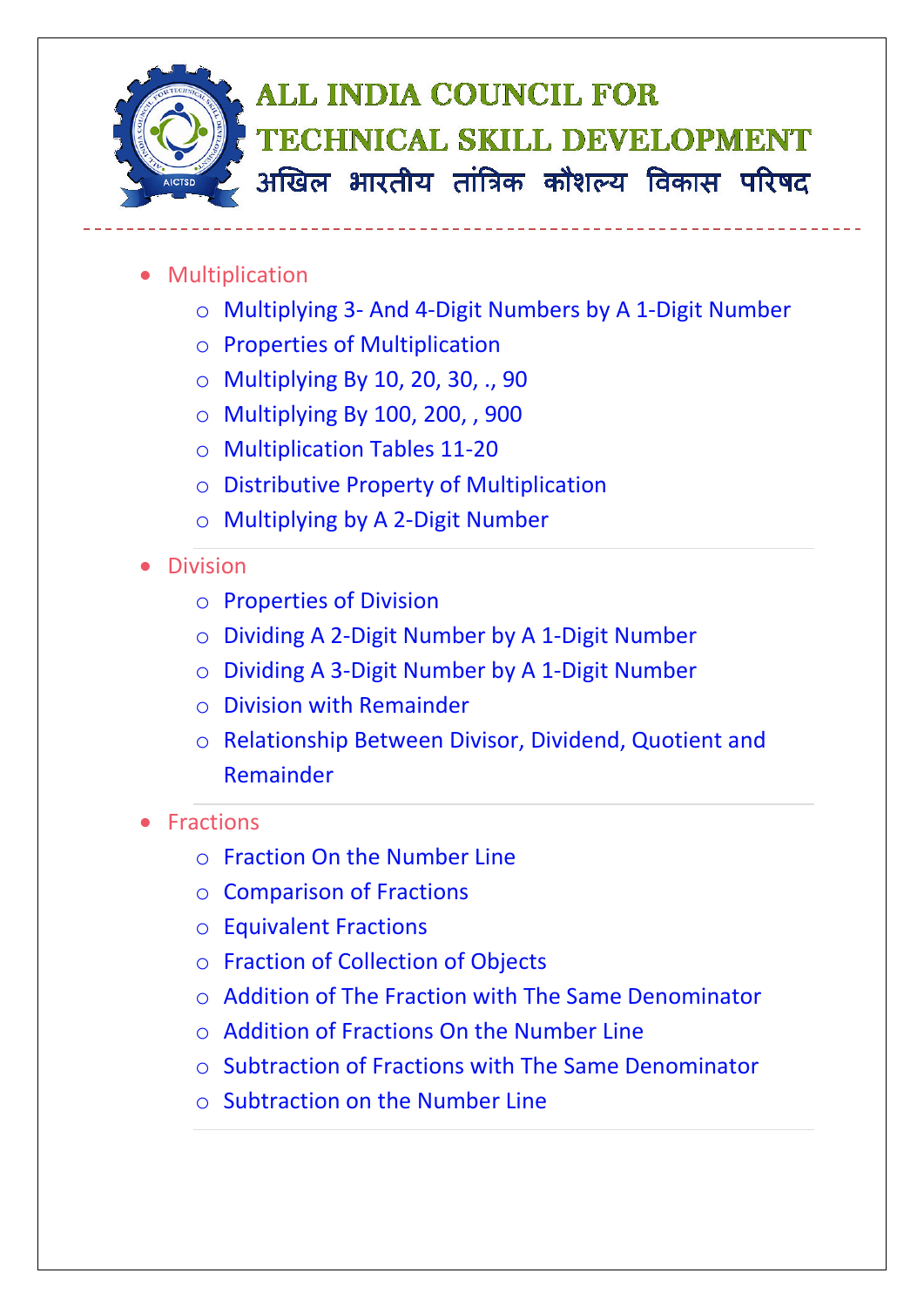

- Money
	- o Conversion Of Rupees Into Paise
	- o Conversion Of Paise To Rupees
	- o Addition Of Money
	- o Subtraction Of Money
	- o Multiplication Of Money
- Time
	- o The Calendar
	- o The Clock
	- o A.M And P.M
	- o Conversion Of Time
- Decimals
	- o Extending The Place Value Chart To Tenths
	- o Extending The Place Value Chart Hundredths And **Thousandths**
	- o Converting Fractions Into Decimals
	- o Converting Decimals Into Fractions
	- o Equivalent Decimals
	- o Expanded Form Of Decimals
	- o Comparing Decimals
	- o Addition Of Decimals
	- o Subtraction Of Decimals
	- o Use Of Decimals